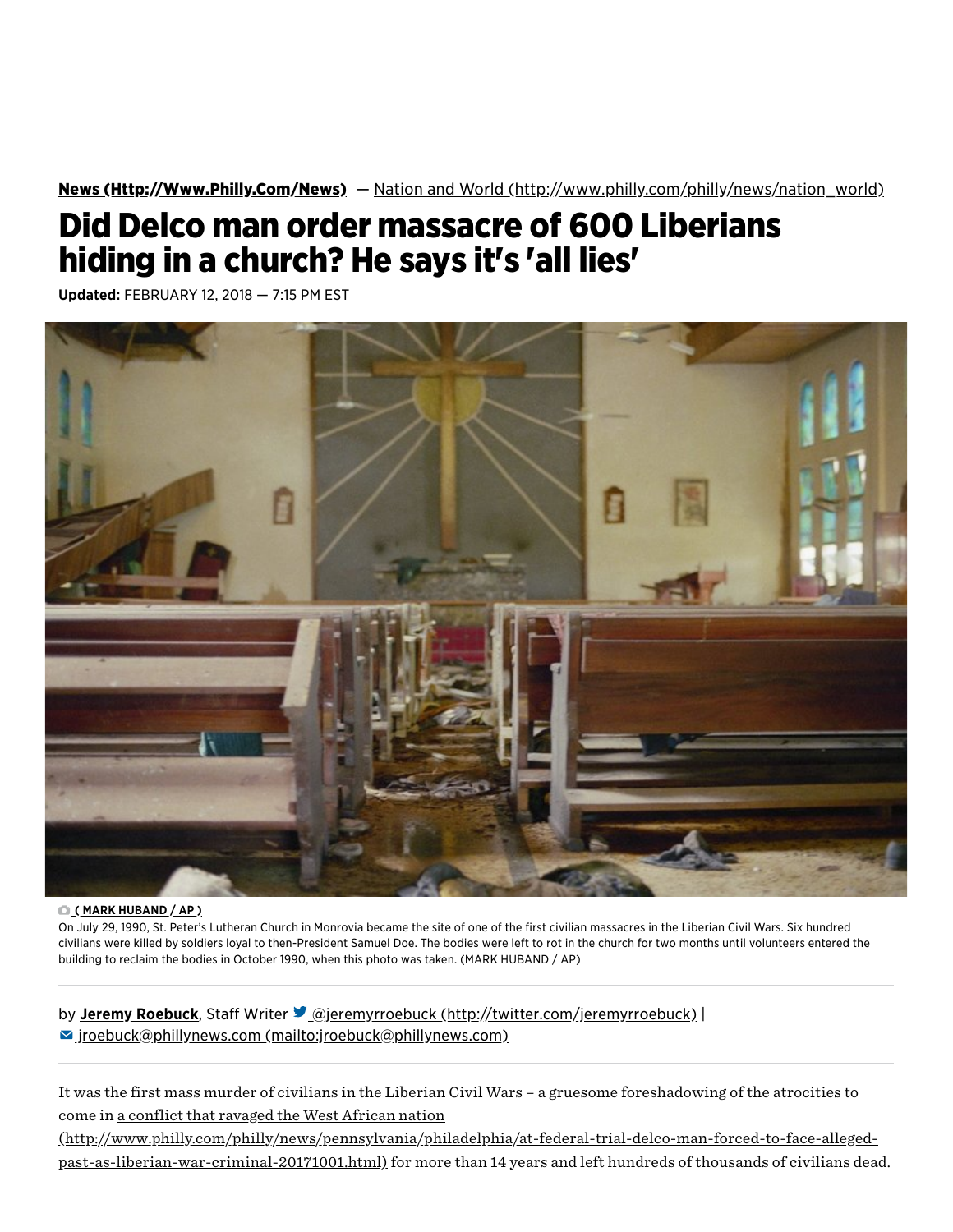In July 1990, government soldiers loyal to President Samuel Doe burst into St. Peter's Lutheran Church in Monrovia and opened fire on 2,000 civilians seeking sanctuary from the violence in the capital.

Mothers saw their children gunned down in pews. Men watched in horror as their brothers were hacked to death by machete-wielding soldiers. Six hundred people died – their bodies left to rot until volunteers buried the corpses two months later.

No one was held accountable (http://www[.philly.com/philly/ne](http://www.philly.com/philly/news/pennsylvania/philadelphia/held-to-account-past-attempts-to-hold-leaders-accountable-for-liberian-civil-war-atrocities-20170929.html)ws/pennsylvania/philadelphia/held-to-account-pastattempts-to-hold-leaders-accountable-for-liberian-civil-war-atrocities-20170929.html).

But nearly three decades later, an international human rights organization believes it has found the man who led that attack living in Delaware County and claiming political asylum under the same laws that many of his alleged victims used to flee to the United States.

On Monday, the San Francisco-based Center for Justice and Accountability [\(http://cja.o](http://cja.org/)rg/) sued Moses W. Thomas, 64, of Sharon Hill, on behalf of four survivors of the Lutheran Church Massacre, seeking to recover damages for torture, inhumane treatment, and crimes against humanity.

"Given the significance of this attack, it's important that someone be held to account," said Nushin Sarkarati, one of the lawyers representing the plaintiffs. "A lot of people are still thoroughly destroyed by what they experienced that night."

Thomas – speaking by phone from Klade's, a West African restaurant in Elmwood where his girlfriend works – insisted that his accusers have the wrong man.

"It's all lies," he said. "The stuff they're talking about is nonsense. You can call anyone in the Republic of Liberia and give them my name, and they will tell you that this is nonsense."

Thomas is the fourth Liberian national living in the Philadelphia suburbs to face accusations within the last four years of committing atrocities in a war they believed they had left behind when they arrived in the United States.

A federal jury convicted Mohammed Jabateh (http://www[.philly.com/philly/ne](http://www.philly.com/philly/news/pennsylvania/philadelphia/delco-man-guilty-of-immigration-fraud-in-jungle-jabbah-war-crimes-case-20171018.html)ws/pennsylvania/philadelphia/delcoman-guilty-of-immigration-fraud-in-jungle-jabbah-war-crimes-case-20171018.html), 51, of East Lansdowne, in October of lying to U.S. authorities about war crimes he committed under the nom de guerre "Jungle Jabbah." Isaac Kannah (https://www.justice.gov/usao-wdny/pr/liber[ian-national-a](https://www.justice.gov/usao-wdny/pr/liberian-national-arrested-perjury-and-obstruction-justice)rrested-perjury-and-obstruction-justice), 52, of Philadelphia, pleaded guilty to perjury charges in December for concealing his own wartime actions while serving as a character witness in a case in New York.

#### And this month, Tom Woewiyu

(http://www[.philly.com/philly/ne](http://www.philly.com/philly/news/breaking/20140514_Former_Liberian_defense_minister_arrested_in_Phila_.html)ws/breaking/20140514\_Former\_Liberian\_defense\_minister\_arrested\_in\_Phila\_.html), 72, of Collingdale — the former spokesman for the National Patriotic Front of Liberia, the political party of Doe's successor, Charles Taylor — is scheduled to face trial in Philadelphia for alleged lies he told on U.S. immigration forms.

Each case has taken on outsize importance among Liberians here and in Africa, where no one has ever been held criminally responsible for the documented atrocities committed in the back-to-back civil wars that upended the country between 1989 and 2003. In fact, many of those who have been accused hold positions of power in the nation's government.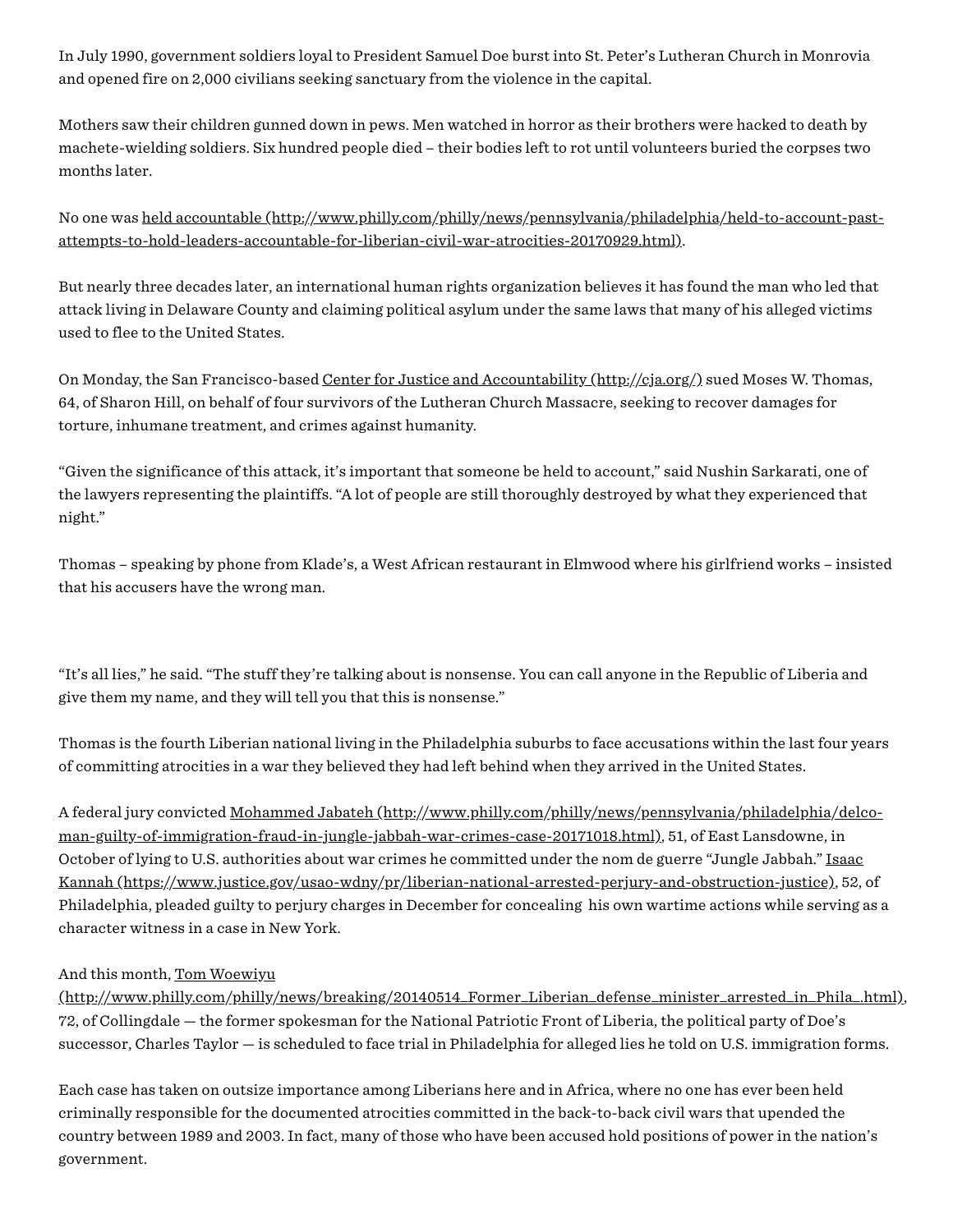The suit filed against Thomas on Monday [\(http://cja.o](http://cja.org/wp-content/uploads/2018/02/Moses-Thomas-PR-.pdf)rg/wp-content/uploads/2018/02/Moses-Thomas-PR-.pdf) in federal court in Philadelphia is unusual in several respects. Unlike the other defendants, he was not criminally charged. Instead, the lawsuit seeks to extract damages under a little-used law – the Torture Victim Protection Act that allows foreigners to pursue civil claims for torture and extrajudicial killings against people living in the U.S.

Still, Sarkarati sees the efforts of federal prosecutors, international investigators who have pursued similar allegations, and organizations like hers as of a piece.

"The goal would always be to see criminal cases brought for war crimes and atrocities," she said. "But when that's not possible, there is an opportunity for justice in civil suits. The victims still get their day in court and a chance to hold these individuals accountable."

The plaintiffs she represents filed their case under pseudonyms, claiming fear of retaliation in Liberia, where the ethnic resentments that fueled the wars still run deep and continue to drive politics.

Each survived the massacre by hiding under piles of dead bodies and feigning death as soldiers stabbed at corpses with machetes and bayonets to ensure their victims had been killed, the lawsuit says.

The suit does not specifically accuse Thomas of killing anyone. But it alleges that in 1990, he served as the commander of the Liberian army's Special Anti-Terrorist Unit (SATU), the elite special forces team established by Doe to serve as the personal guard to the president.

And by the summer of 1990, suspicion within Monrovia ran high. The city was surrounded by forces loyal to Taylor, Doe's eventual successor. Doe believed that the local population of ethnic Mano and Gio people was more loyal to the invading army than to his own.

Hoping to root out spies and potential rebels, the SATU pulled Manos and Gios from their homes, hauling them off to detention centers in military barracks or worse — shooting and decapitating them in the streets. Several families fled to shelters like St. Peter's Lutheran, fearing retribution.

Thomas, the lawsuit alleges, stopped by the church compound in the days before the attack to pledge he would protect those hiding inside. Yet on the night of July 29, his accusers now say, he ordered 45 government soldiers to kill everyone in the building.

"Men, women, and children were gunned down as they attempted to flee to safety," the suit describes. "Many who survived the initial rounds of shooting were soon hacked to death with machetes as soldiers passed through the church and an adjacent school building, ensuring the slaughter was complete."

Asked about those allegations Monday, Thomas scoffed at the lawsuit's description of his role. Although he admits he was a SATU commander and received specialized military training in Israel in the 1980s, he insists he never left the presidential palace on the day of the massacre.

"Nobody would have instructed me to do such a thing," he said. "I was trained to protect rather than destroy lives."

In fact, he maintains, he and his unit provided protection for the survivors after the massacre. He, too, later became a victim of persecution, he said, after Doe was publicly beheaded in the streets of Monrovia in 1990 and Taylor was elected president seven years later.